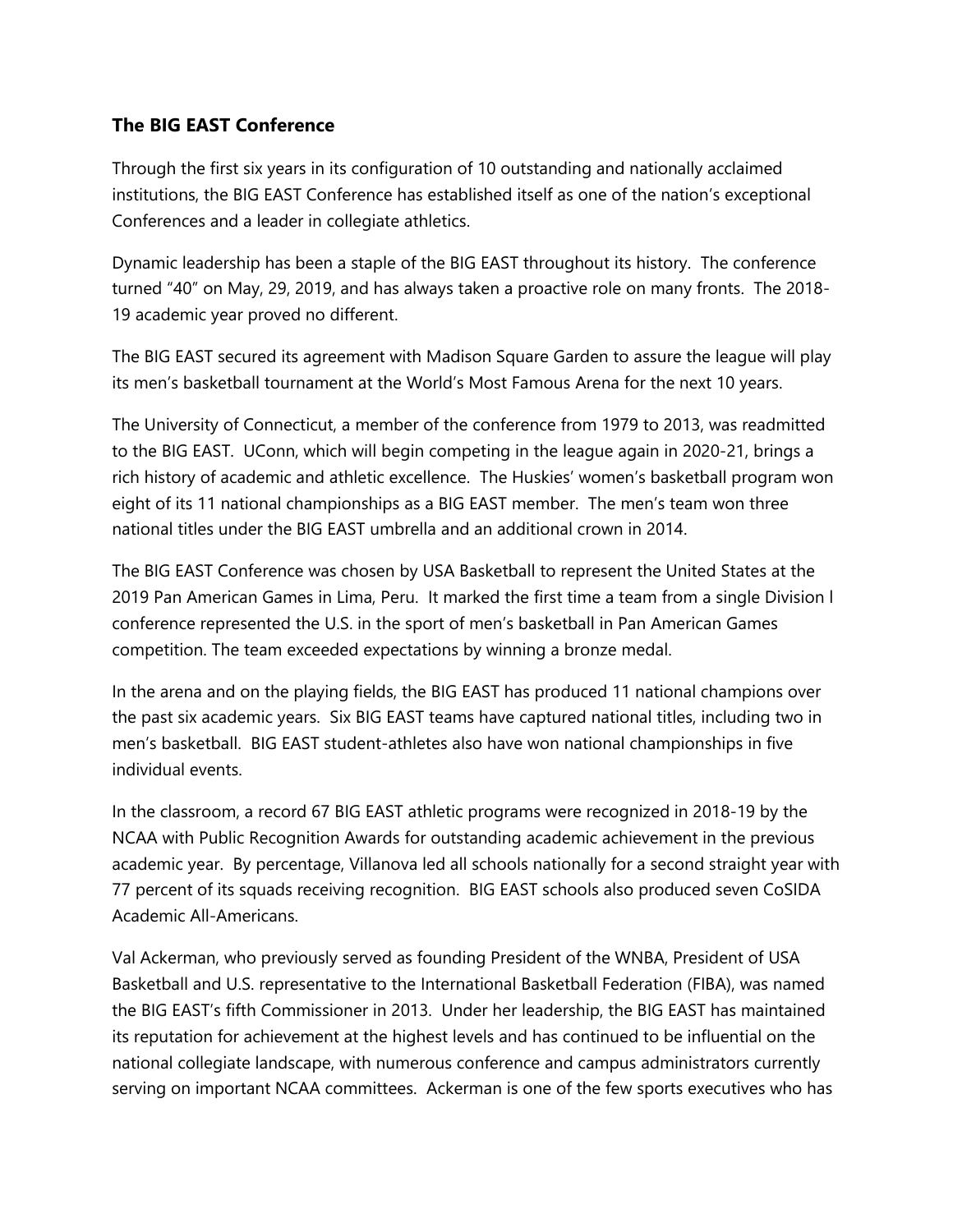held leadership positions in both men's and women's sports at the collegiate, professional, national team and international level.

In 2013, the BIG EAST began a new era by returning to its basketball-centric heritage. The league's 10 member schools—Butler University, Creighton University, DePaul University, Georgetown University, Marquette University, Providence College, St. John's University, Seton Hall University, Villanova University, and Xavier University—adhere to an unwavering commitment to academic integrity, athletic excellence and community service.

In December of 2012, DePaul, Georgetown, Marquette, Providence, St. John's, Seton Hall and Villanova, announced their intention to separate from the conference's FBS football-playing schools and form an independent association. The seven schools reached an agreement to retain the BIG EAST name and assume the conference's long-term pact with Madison Square Garden to host the BIG EAST Men's Basketball Tournament. The schools also announced the addition of three distinguished institutions — Butler, Creighton and Xavier — and forged a landmark, long-term broadcast partnership with FOX Sports. The BIG EAST moved its headquarters from its original location in Providence, R.I., to midtown Manhattan in New York City. The new era officially began on July 1, 2013.

the BIG EAST has been lauded as a leader in innovative concepts, particularly television, and that reputation continues with the conference's relationship with FOX Sports. The BIG EAST has enjoyed a successful multi-year partnership with FOX Sports and its national cable network FS1. FOX's comprehensive coverage of BIG EAST men's basketball includes the broadcast of all regular-season games on FOX, FS1, FS2 or FOX Regional Networks, as well as the BIG EAST Tournament at Madison Square Garden, college basketball's longest-running postseason conference tourney held at the same venue.

BIG EAST institutions are located in seven of the nation's 36 largest media markets, including New York, Chicago, Philadelphia, Washington, D.C., Indianapolis, Milwaukee and Cincinnati.

FOX Sports platforms carry complete coverage of women's basketball regular-season play and the BIG EAST Women's Basketball Tournament. Every Olympic sport championship is also carried on a network or digital platform.

The BIG EAST has also increased the visibility of its school programs with the BIG EAST Digital Network (BEDN). In 2014-15, the league became the first collegiate conference to be hosted on the FOX Sports mobile platform. For the fifth straight year, BEDN aired 225 live events with an emphasis on women's basketball, soccer and Olympic sport regular-season and championship events.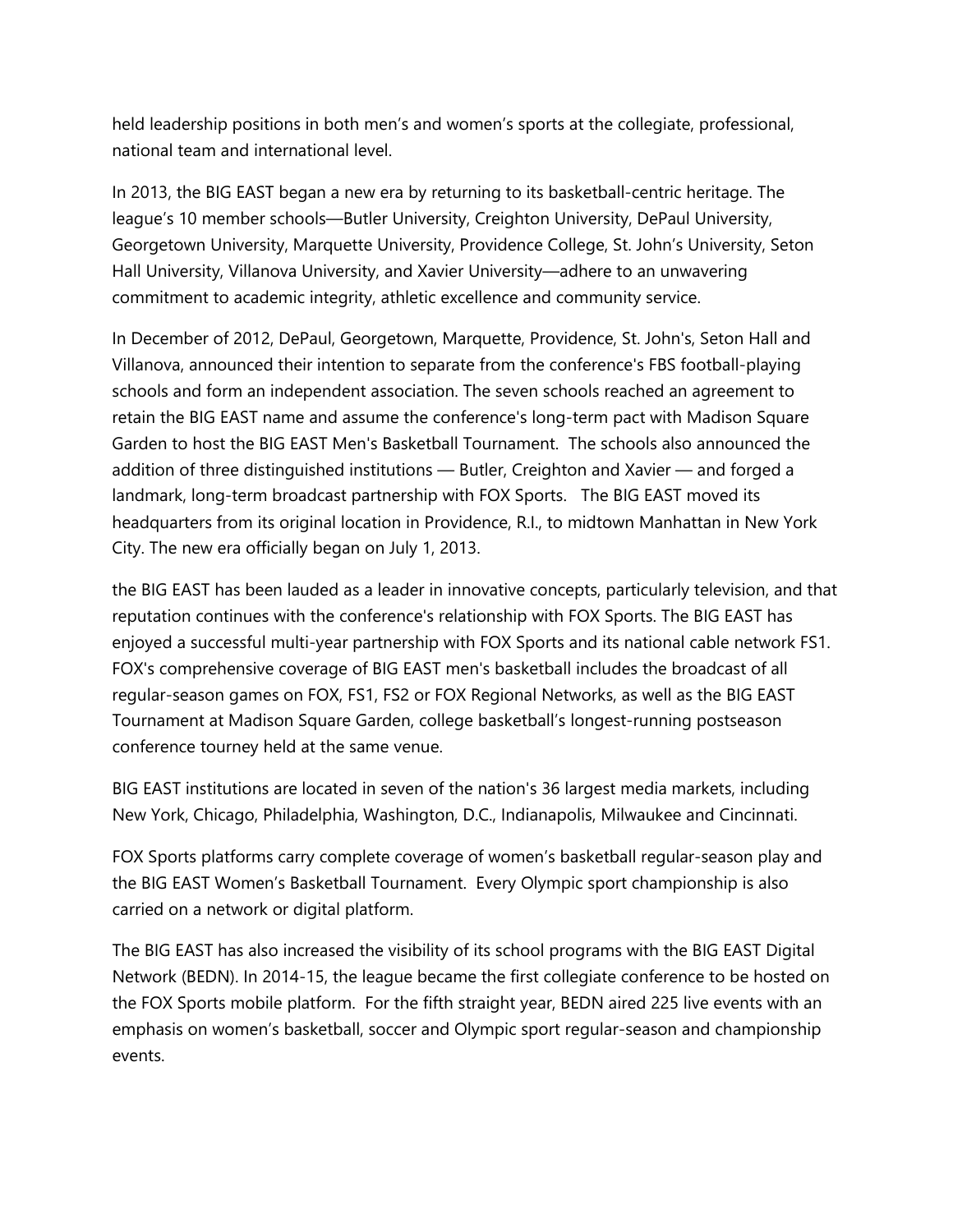Founded in 1979 by Dave Gavitt, the former Providence men's basketball coach and athletic director, the BIG EAST Conference became a reality in May of 1979. Providence, St. John's, Georgetown, Syracuse, Seton Hall, Connecticut and Boston College formed the original sevenschool alliance, and the conference became an immediate national power in men's basketball. While the composition of the BIG EAST has evolved, the focus of its schools has not changed, reflecting a tradition of emphasizing academic strength and fair play.

To complement its athletic successes, the conference launched BIG EAST Serves in 2014 to align with the service missions of the member institutions. Initiatives housed under the BIG EAST Serves umbrella, the BIG EAST Career Consortium and the national partnership with the It's On Us campaign against campus sexual assaults, reflect the conference's commitment to developing the complete BIG EAST student-athlete and making a positive contribution to campus communities and the conference's headquarters in New York. The BIG EAST annually hosts a Well Being Forum to help provide institutional personnel with information, insights and basic training so they can better support the mental and physical health of their studentathletes.

The BIG EAST and Commissioner Ackerman have taken a leadership role in Sport at the Service of Humanity, an initiative created by the Vatican's Pontifical Council for Culture to focus on how sport and faith can drive positive social change. Ackerman was a delegate at the inaugural Vatican conference and has served on an advisory committee to develop the framework and content for the initiative.

The BIG EAST hosts Freshmen Fundamentals, a unique program designed to assist men's basketball student-athletes in the transition from high school to college and the elite level of BIG EAST basketball. The league hosts Transition Game for women's basketball, which assists women's basketball student-athletes in the transition from college player to emerging professional on and off the court.

BIG EAST institutions boast high graduation rates for their student-athletes, and the league has always been able to boast that many of its best athletes are also its best students. Creighton volleyball's Taryn Kloth and Marquette basketball's Allazia Blockton were the conference nominees for the 2019 NCAA Woman of the Year award.

The conference, which crowns champions in 22 sports, had league teams earn a total of 18 NCAA team berths and 23 individual NCAA invitations in 2018-19. In men's basketball, all 10 teams participated in the postseason for the first time in conference history. Men's basketball teams have earned 32 NCAA invitations in six years, averaging 5.3 per season.

Current BIG EAST men's basketball programs have enjoyed extraordinary success. Villanova has won NCAA Championships in 2018, 2016 and 1985. Georgetown and Marquette also have won